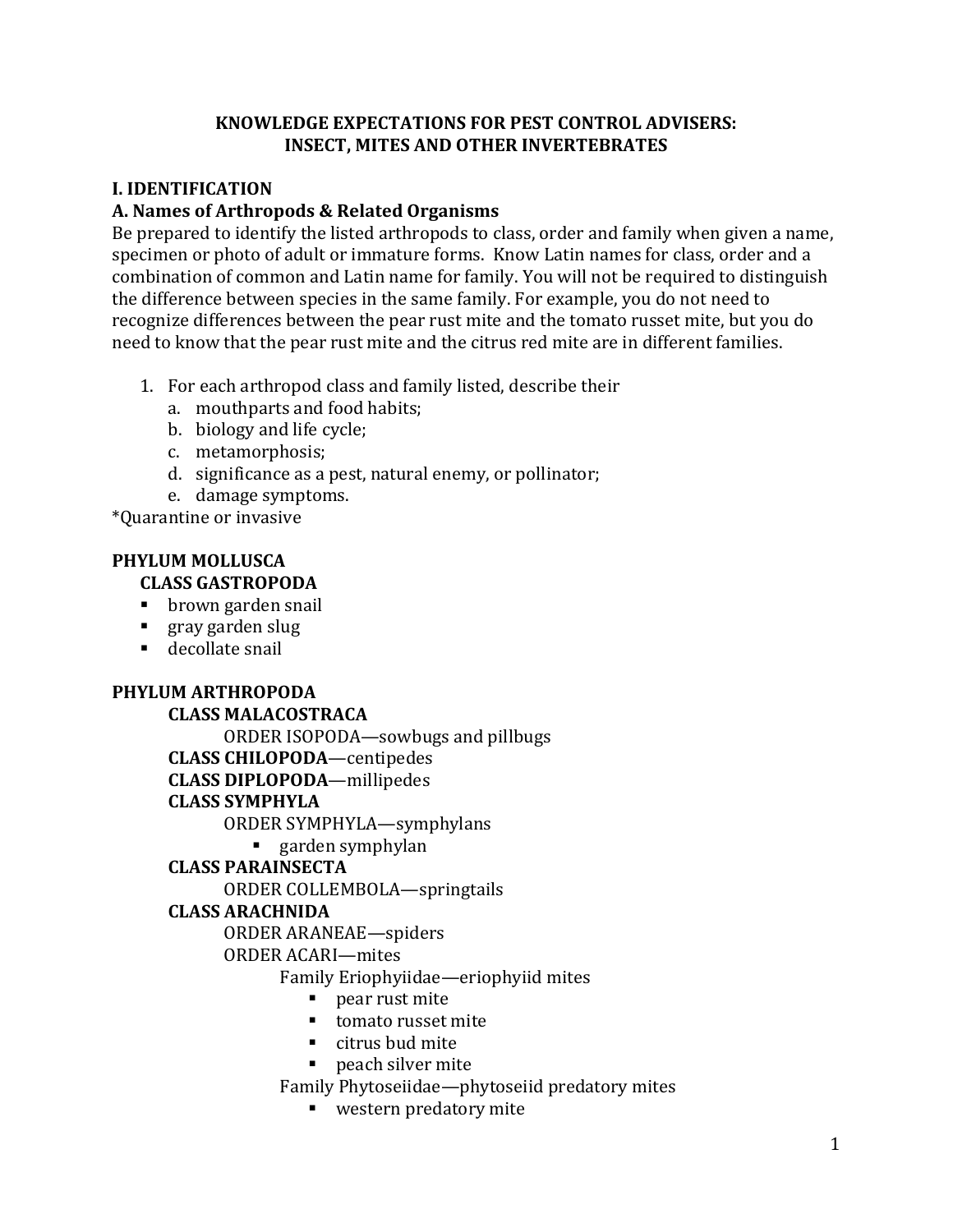*Phytoseiulus persimilis* 

Family Tetranychidae—spider mites

- citrus red mite
- European red mite
- **Pacific spider mite**
- twospotted spider mite

#### **CLASS INSECTA**

ORDER THYSANURA—bristletails/silverfish and firebrats ORDER ORTHOPTERA

Family Acrididae—grasshoppers

Family Gryllidae—crickets

Family Tettigoniidae—katydids

ORDER DERMAPTERA—earwigs

#### ORDER MANTODEA

Family Mantidae—mantids

ORDER BLATTODEA

Family Blattidae—Oriental and American cockroaches

ORDER ISOPTERA—termites

### ORDER HEMIPTERA

Family Anthocoridae—minute pirate bugs

- Family Coreidae—leaffooted bugs
	- squash bug

Family Lygaeidae

- bigeyed bugs
- false chinch bug

Family Miridae—plant bugs

western tarnished plant bug (lygus bug)

Family Nabidae—damsel bugs

Family Pentatomidae—stink bugs

- consperse stink bug
- redshouldered stink bug
- green stink bug

Family Reduviidae—assassin bugs

Family Tingidae—lace bugs

#### Family Aleyrodidae

- **g** greenhouse whitefly
- citrus whitefly
- **sweetpotato whitefly**
- giant whitefly

Family Aphididae

- cabbage aphid
- **green peach aphid**
- pea aphid
- cotton/melon aphid
- rosy apple aphid
- potato aphid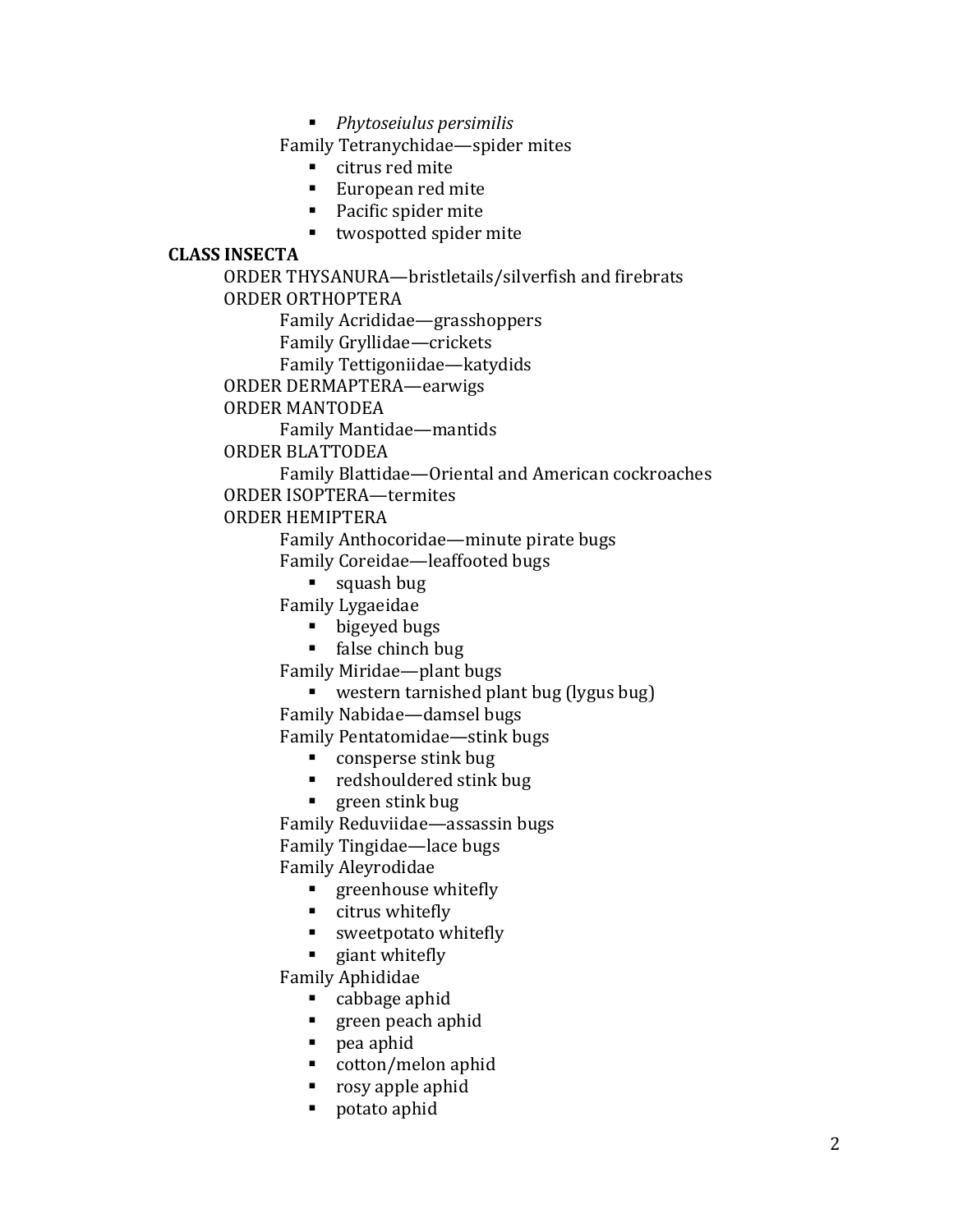- **lettuce root aphid**
- woolly apple aphid
- **spotted alfalfa aphid**

■■■ A.A.■■■■ A.A.■■■ A.■■■■ A.■ A.A.■■■■■ A.■■■■■ A.A.■■■■■ Family Cercopidae —spittlebugs or froghoppers Family Cicadellidae

- **glassy-winged sharpshooter**
- potato leafhopper
- beet leafhopper
- western grape leafhopper
- variegated leafhopper

Family Cicadidae —cicadas

Family Coccidae —soft scales

- **brown soft scale**
- $\blacksquare$  black scale
- citricola scale

Family Diaspididae —armored scales

- oystershell scale
- California red scale
- San Jose scale
- walnut scale

Family Margarodidae

**cottony cushion scale** 

Family Membracidae —treehoppers Family Phylloxeridae

**grape phylloxera** 

Family Pseudococcidae

- **grape mealybug**
- $\blacksquare$  vine mealybug\*
- citrus mealybug
- obscure mealybug

Family Psyllidae —jumping plantlice (psyllids)

- Asian citrus psyllid \*
- **pear psylla**
- potato psyllid
- **blue gum psyllid**

### ORDER THYSANOPTERA

Family Thripidae

- citrus thrips
- western flower thrips
- **greenhouse thrips**
- sixspotted thrips

ORDER NEUROPTERA —lacewings

Family Chrysopidae —green lacewings

Family Hemerobiidae —brown lacewings

ORDER COLEOPTERA —beetles and weevils

Family Buprestidae —metallic wood borers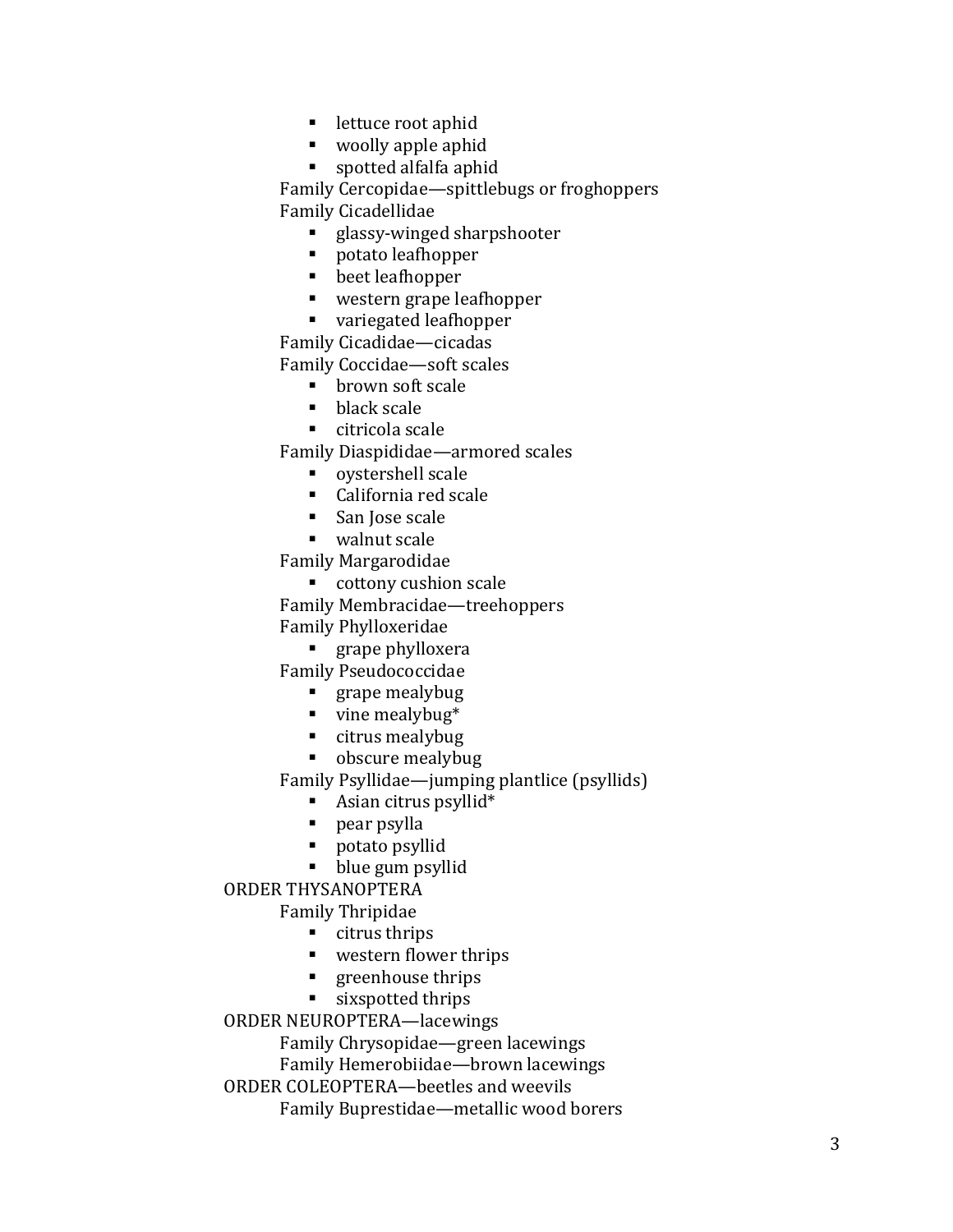■ Pacific flatheaded borer

Family Cerambycidae—longhorned beetles

**EXECO EXECO FOR EXECO FIGURAL** 

Family Chrysomelidae—leaf beetles

- elm leaf beetle
- asparagus beetle
- western spotted cucumber beetles
- tobacco flea beetle

Family Coccinellidae—ladybird beetles

- twicestabbed lady beetle
- mealybug destroyer
- convergent lady beetle
- vedalia beetle

Family Curculionidae—weevils and snout beetles

- Egyptian alfalfa weevil
- $\blacksquare$  rice water weevil
- **Diaprepes root weevil\***

Family Elateridae—click beetles (wireworms)

Family Scarabaeidae—scarab beetles (May or June beetles)

- white grubs
- Japanese beetle\*

Family Scolytidae—bark beetles

- western pine beetle
- **fir engravers**
- elm bark beetle
- shothole borer

Family Tenebrionidae—darkling beetles

■ confused flour beetle

ORDER HYMENOPTERA—bees, wasps, ants, sawflies, parasitoids

Family Andrenidae—miner bees—pollinators

Family Aphelinidae—parasitoid wasps

- *Aphytis melinus*
- *Encarsia formosa*

Family Aphidiidae—parasitoid wasps

*Trioxys pallidus* 

Family Apidae—honey bees, bumble bees, squash bees, sunflower bees, digger bees, carpenter bees—pollinators

Family Braconidae—braconid wasps

Family Colletidae—polyester bees—pollinators

- Family Formicidae
	- **Argentine ant**
	- **r** red imported fire ant\*
	- southern fire ant
	- **carpenter ants**

Family Halictidae—sweat bees and alkali bee—pollinators Family Ichneumonidae—ichneumon wasps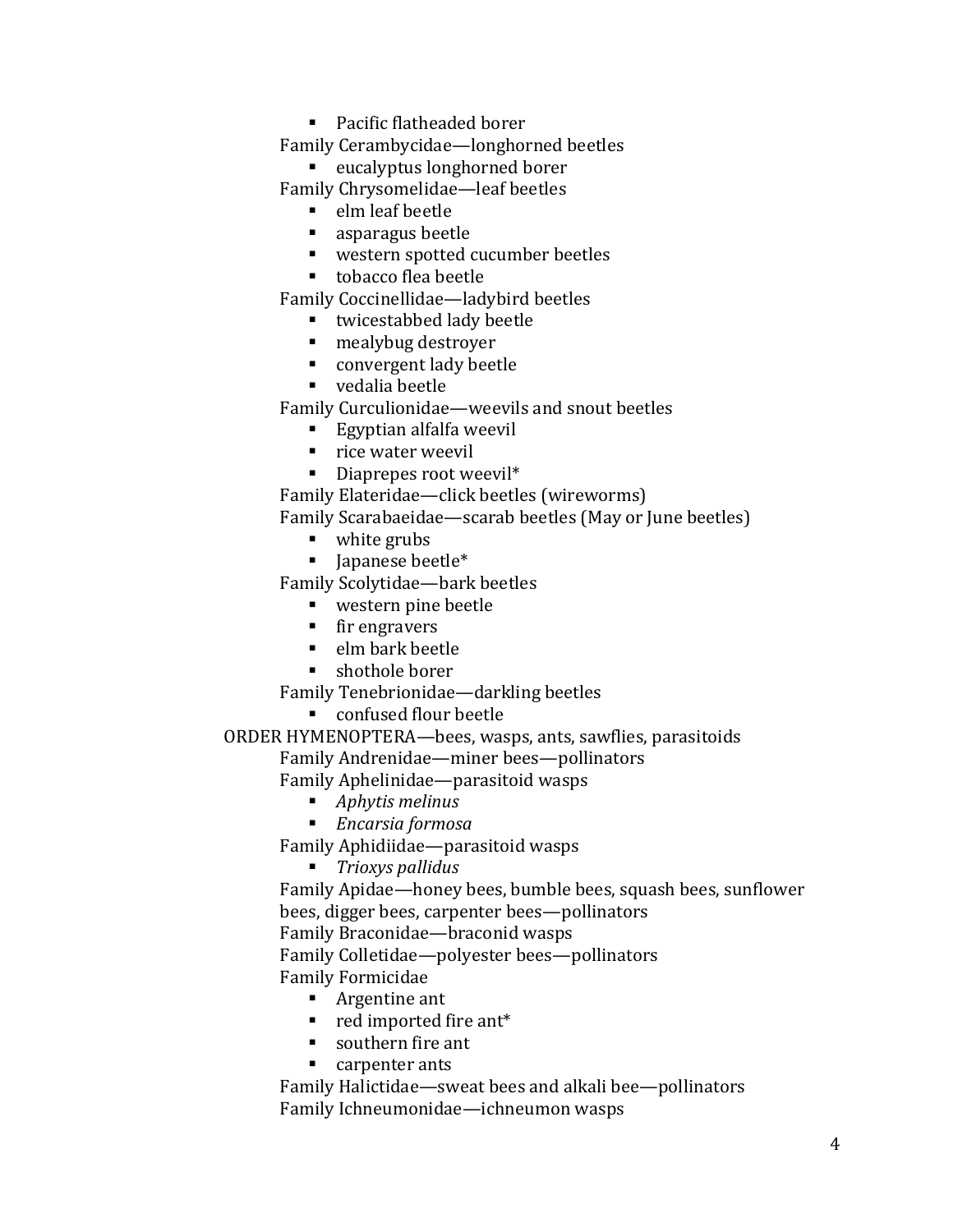*Hyposoter* spp.

Family Megachilidae—mason bees, leaf-cutter bees—pollinators Family Tenthredinidae—sawflies

- California pear sawfly
- Family Trichogrammatidae—trichogrammatid wasps

Family Vespidae—paper wasps and yellowjackets

ORDER LEPIDOPTERA—butterflies and moths

Family Gelechiidae—gelechiid moths

- peach twig borer
- tomato pinworm
- pink bollworm
- potato tuberworm

Family Gracillariidae

- citrus leafminer
- citrus peelminer

Family Lymantridae—tussock moths

- gypsy moth\*
- western tussock moth

Family Noctuidae—noctuid moths (cutworms)

- cabbage looper
- cutworms
- tobacco budworm
- alfalfa looper
- corn earworm/tomato fruitworm/cotton bollworm
- beet armyworm
- western yellowstriped armyworm

Family Pieridae—sulfur butterflies

- alfalfa caterpillar
- imported cabbageworm

Family Pyralidae—snout moths

navel orangeworm

Family Sesiidae—clear-winged moths

- peachtree borer
- ash borer

Family Sphingidae—sphinx moths

■ tobacco/tomato hornworm

Family Tortricidae—tortricid moths (leafrollers)

- codling moth
- oriental fruit moth
- fruittree leafroller
- omnivorous leafroller
- spruce budworm
- orange tortrix

### ORDER DIPTERA

Family Agromyzidae

serpentine leafminer (*Liriomyza* sp.)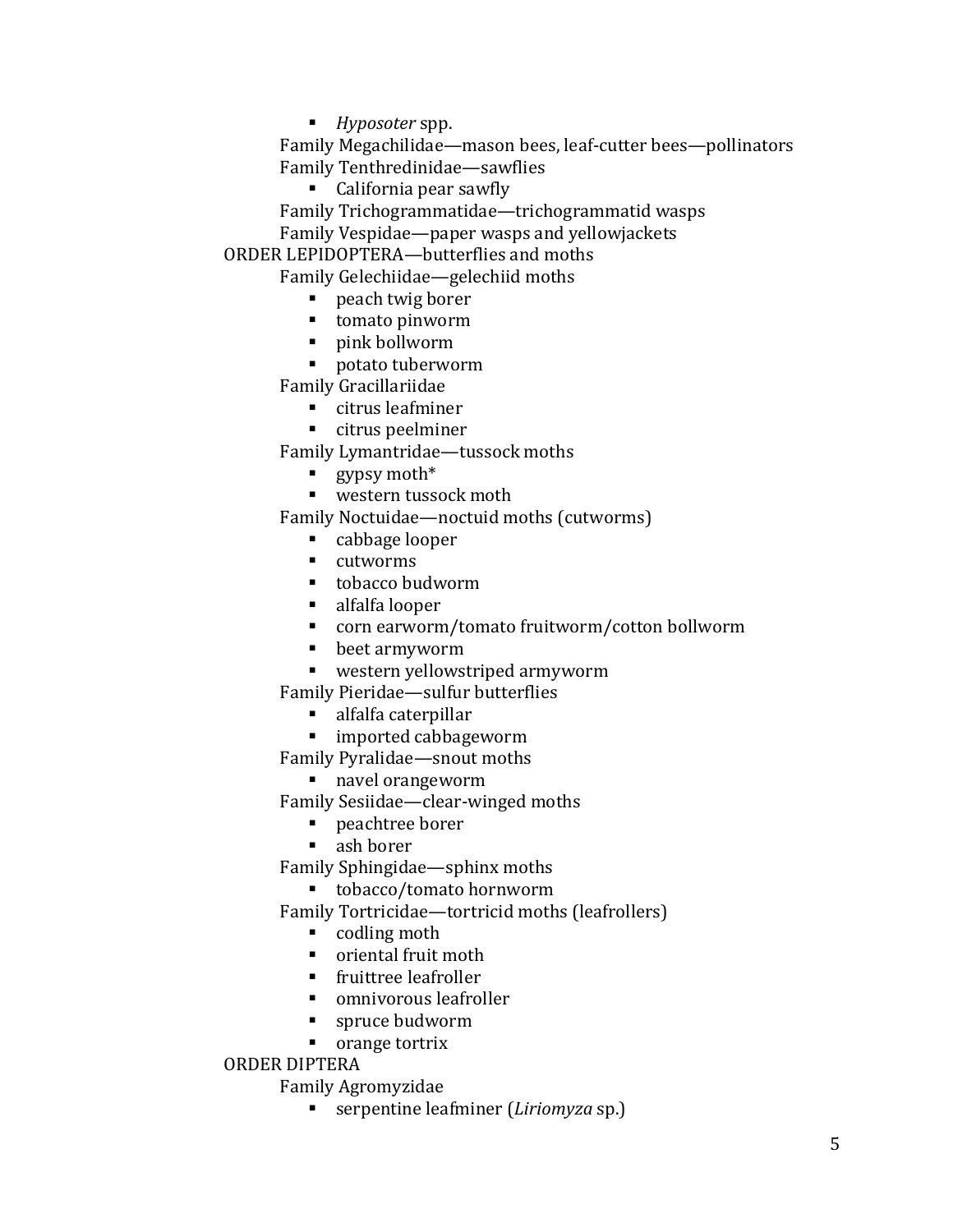Family Anthomyiidae—root maggot flies

- cabbage maggot
- seedcorn maggot

Family Cecidomyiidae—gall midges/predaceous midges

Aphidoletes

Family Culicidae—mosquitoes Family Muscidae—house fly Family Syrphidae—syrphid or flower flies Family Tachinidae—tachinid flies Family Tephritidae—fruit flies

- apple maggot
- walnut husk fly
- **Mediterranean fruit fly\***
- olive fruit fly

\*Quarantine or Invasive Species

### **B. Morphological characteristics of importance**

- 1. List and describe the different types of mouthparts of insects.
- 2. List several insect orders that have
	- a. chewing mouthparts;
	- b. piercing-sucking mouthparts.
- 3. Describe how piercing-sucking mouthparts are different from chewing mouthparts.
- 4. List the main body regions of adult
	- a. insects;
	- b. spiders;
	- c. mites.
- 5. Recognize the following body parts on various groups of insects:
	- a. head;
	- b. antenna;
	- c. compound eye;
	- d. ocellus;
	- e. clypeus;
	- f. mandibles;
	- g. palps,
	- h. labrum;
	- i. prothorax;
	- j. mesothorax;
	- k. metathorax
	- l. spiracle;
	- m. forewings;
	- n. hindwings;
	- o. trochanter;
	- p. coxa;
	- q. femur;
	- r. tibia;
	- s. tarsus;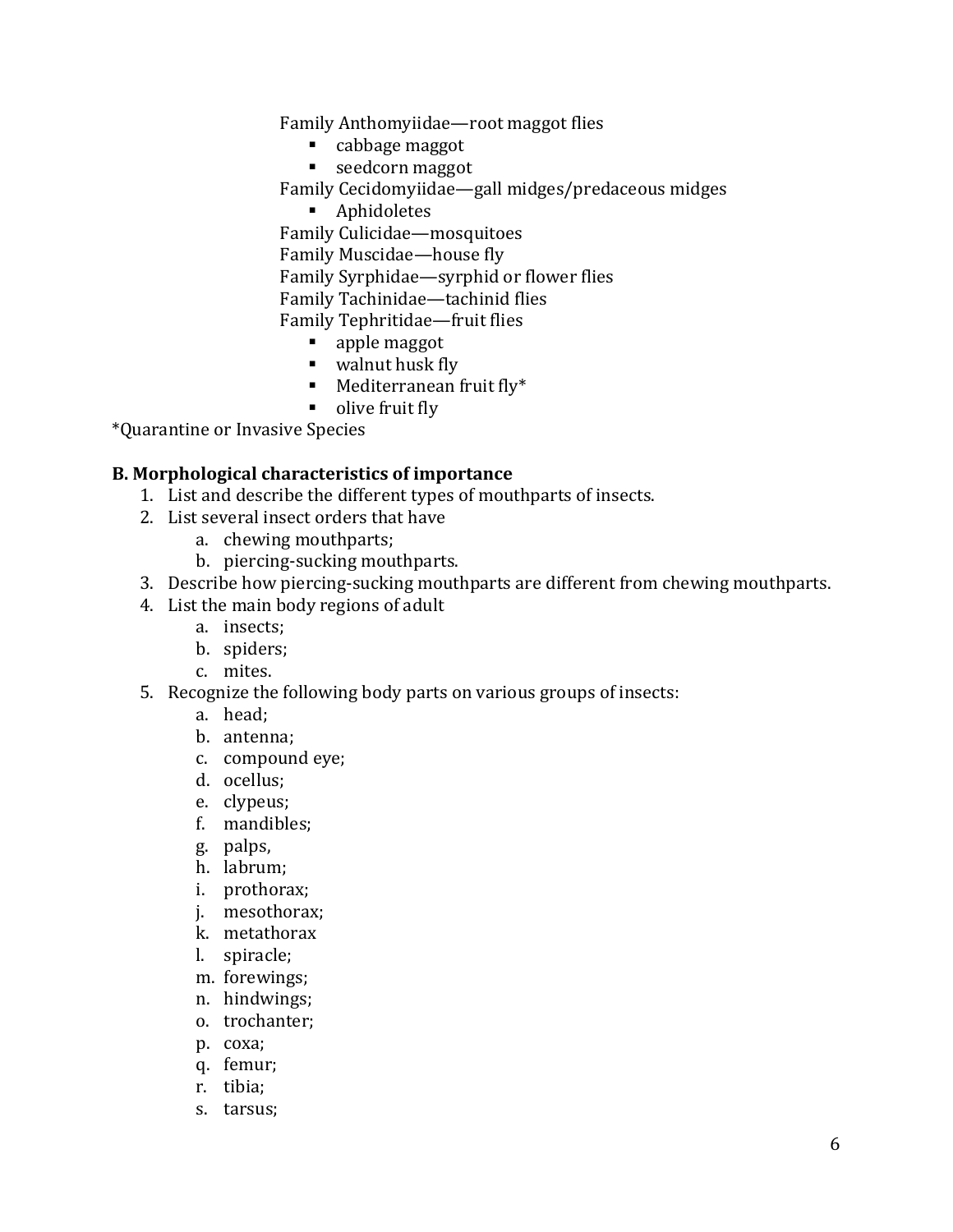- t. abdomen;
- u. ovipositor.
- 6. Identify and give examples of the following larval body types:
	- a. caterpillarlike (eruciform);
	- b. grublike (scarabaeiform);
	- c. maggotlike (vermiform).
- 7. Be able to identify and give insect examples with the following wing types:
	- a. haltere
	- b. tegmina
	- c. hemelytra
	- d. elytra
	- e. scales

# **II. ARTHROPOD BIOLOGY**

# **A. Physiology**

- 1. List the major sections of the insect gut and name the basic functions of each.
- 2. Describe how respiration in insect larvae and adults takes place.
- 3. Describe the insect circulatory system.
- 4. Describe the insect nervous system and how nerve impulses travel down axons and across synapses. Describe a reflex reaction.
- 5. Describe the reproduction process most frequently observed in insects. (sexual reproduction)
- 6. Define parthenogenesis and give an example of an insect that reproduces by parthenogenesis.
- 7. List the exoskeleton's key functions.
- 8. Describe the molting process (apolysis and ecdysis) in arthropods.
- 9. Describe the functions of the following insect hormones:
	- a. ecdysone;
	- b. juvenile hormone.

# **B. Life History**

- 1. Describe and give an example of insects
	- a. without metamorphosis;
	- b. with gradual/incomplete metamorphosis;
	- c. with complete metamorphosis.
- 2. Compare nymphs vs. larvae.
- 3. Compare the life cycle and stages of mites and insects.
- 4. Define and give an example of
	- a. aestivation;
	- b. diapause.
- 5. Define
	- a. allomones;
	- b. degree-days;
	- c. instar;
	- d. invertebrate biofix date;
	- e. pheromones;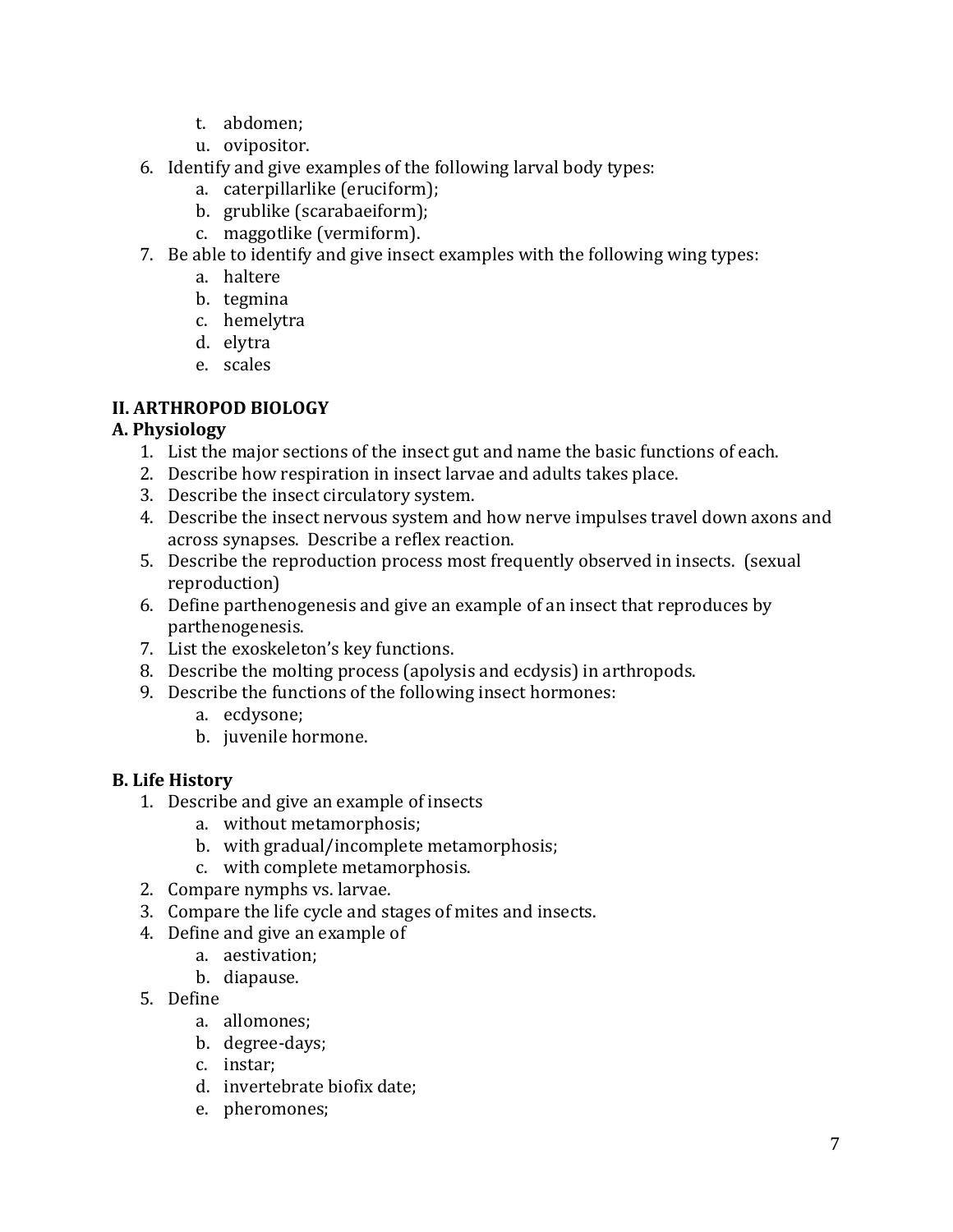- f. semiochemicals.
- 6. List insects for which phenology (degree-day) models are useful in management programs, and describe how they are used.
- 7. Describe and give examples of two ways in which pheromones are used in an IPM program.
- 8. Define and give an example of a
	- a. polyphagous insect;
	- b. monophagous insect.
- 9. Describe the mechanisms of dispersal and movement used by various arthropod species.
- 10. List and give examples of the different ways that insects overwinter (stages and strategies).

# **III. ARTHROPOD ECOLOGY**

# **A. Population Dynamics**

- 1. Describe mortality factors and give examples of their impact on population dynamics.
- 2. List various factors that can limit insect
	- a. development;
	- b. reproduction.
- 3. Describe the role of nutrition on insect development.
- 4. Describe the role of temperature and humidity on insect development.
- 5. Describe how reproduction affects population growth and dynamics.
- 6. Define the term *carrying capacity*.
- 7. Explain population regulation.

# **B. Biotic Factors**

- 1. Define
	- a. trophic structure;
	- b. host specificity.
- 2. Describe host range.
- 3. Describe the relationship of surrounding vegetation on pest populations.
- 4. Explain the importance of recognizing the different feeding habits in immature and adult stages and give examples.
- 5. Explain the role of alternate hosts in relation to
	- a. pest problems;
	- b. biological control;
	- c. honey bees and native pollinators;
	- d. virus vectors.
- 6. Describe the influence of nutrition on host quality.
- 7. Define and give an example of a
	- a. parasite;
	- b. parasitoid;
	- c. predator;
	- d. pathogen.
- 8. Explain the importance to biological control of knowing the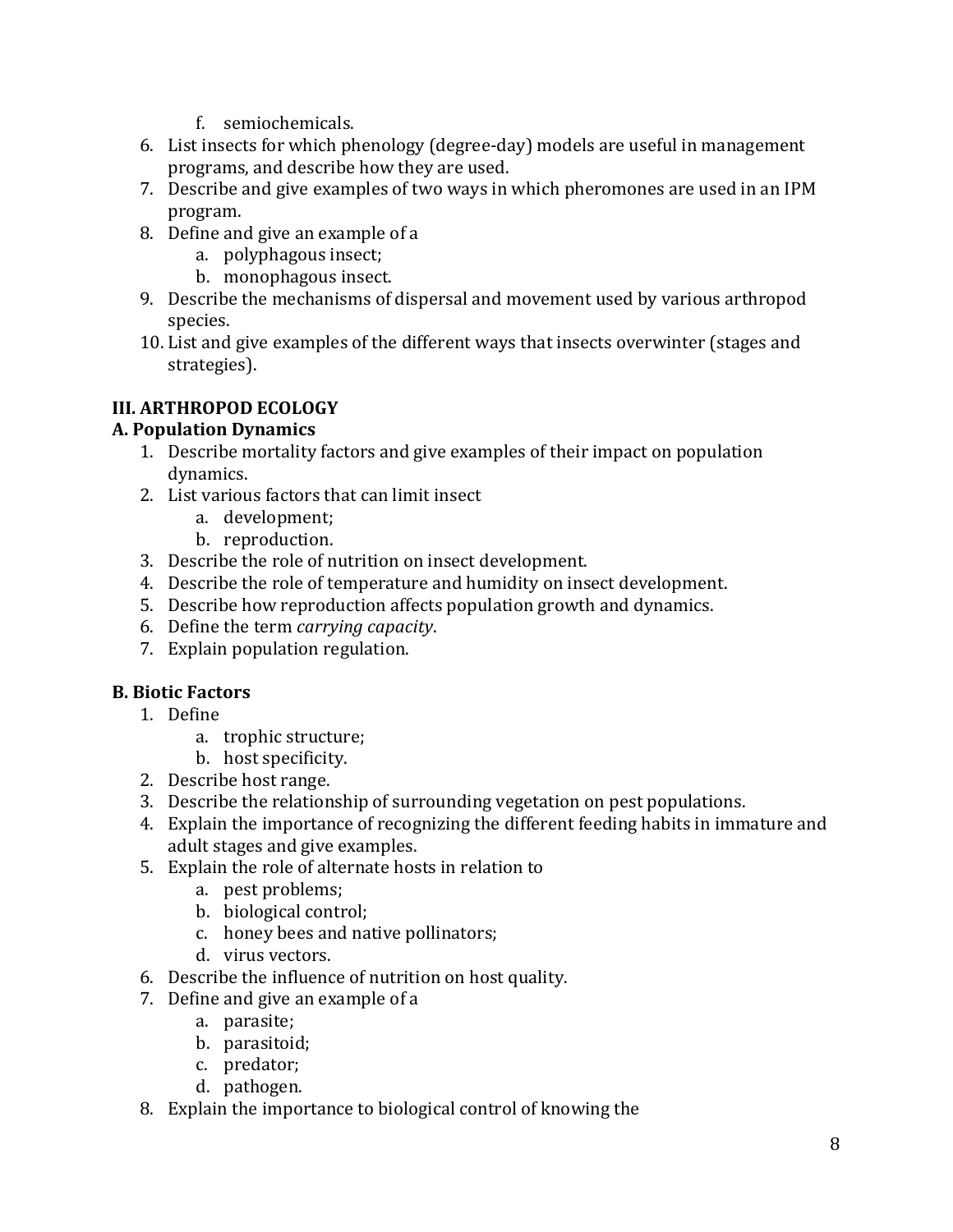- a. specificity of natural enemies;
- b. broad host (prey) range of natural enemies.

### **C. Abiotic factors**

- 1. Describe how the following abiotic factors can affect arthropod growth and development:
	- a. water stress;
	- b. nutrient availability;
	- c. dust;
	- d. weather;
	- e. soil type.

# **IV. DAMAGE AND LOSS**

### **A. Types of Damage**

- 1. Compare the type of damage inflicted by insects with chewing mouthparts vs. piercing-sucking mouthparts.
- 2. Give some examples of arthropod species responsible for
	- a. direct injury;
	- b. indirect injury;
	- c. damage that provides access for pathogen entry;
	- d. damage as vectors of pathogens
	- e. honeydew damage.
- 3. Describe the influence of the following factors on damage to the plant host and loss of economic or aesthetic value:
	- a. plant compensation;
	- b. pest stage;
	- c. host stage;
	- d. induced resistance;
	- e. abiotic factors;
	- f. natural enemies;
	- g. relationship to plant pathogens;
	- h. markets.

# **B. Injury Levels**

- 1. Describe
	- a. economic injury levels;
	- b. aesthetic injury levels;
	- c. treatment thresholds;
	- d. economic thresholds.
- 2. Explain how economic injury levels are developed.
- 3. List various resources available to keep PCAs abreast of changes in injury levels.

# **C. Sampling and Monitoring**

- 1. List three patterns of distribution common to insect populations.
- 2. Describe how to determine the sampling method from the insect distribution.
- 3. Explain how sampling statistics help to determine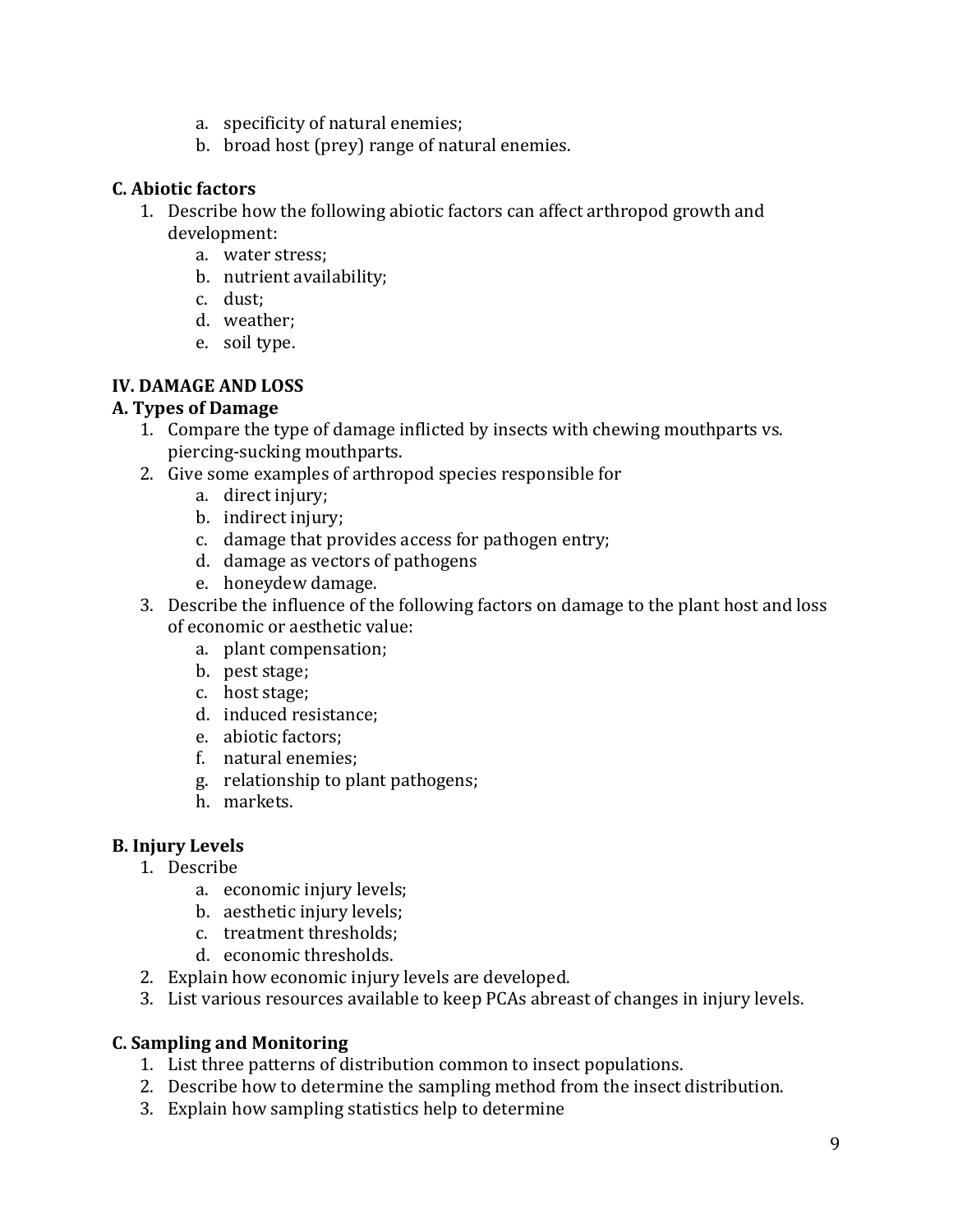- a. sampling efficiency;
- b. sampling accuracy.
- 4. Describe how the following factors influence choice of a sampling method:
	- a. the pest species;
	- b. the host;
	- c. pest distribution patterns;
	- d. the cost of sampling;
	- e. crop value;
	- f. sampling tool.
- 5. Compare the use of absolute and relative sampling techniques.
- 6. Describe
	- a. presence–absence sampling;
	- b. sequential sampling.
- 7. Identify the following sampling tools and give an example of an arthropod pest typically monitored using
	- a. D-Vac vacuum devices;
	- b. knockdown (beat sheet);
	- c. leaf counts;
	- d. light traps;
	- e. non-pheromone sticky traps;
	- f. pheromone traps;
	- g. sweep net.
- 8. Describe and assess the value of clues such as plant damage, frass, and honeydew for indicating pest population presence and damage potential.

# **V. MANAGEMENT**

# **A. General Approaches**

- 1. Define and give an example of the appropriate use of the following pest management strategies:
	- a. IPM;
	- b. organic;
	- c. quarantine;
	- d. eradication/total population management.

# **B. Invasive Species**

- 1. Define what an invasive species is, be able to list examples, and understand the types of effects they have. [An invasive species is non-native to the ecosystem and whose introduction is likely to cause human health, environmental, or economic, harm. Detrimental effects of invasive species include crop damage, vectoring of crop pathogens, disruption of cultural and management activities (e.g., ant mounds get in the way of tractors), interruptions of IPM programs (e.g., to control invasive need to apply a pesticide that disrupts biological control), export impacts such as quarantines or pesticide changes may affect maximum residue levels (MRLs).]
- 2. Know where to get current information about California's invasive species. [California Department of Food and Agriculture Invasive Pests and Diseases Web site: [www.cdfa.ca.gov/invasives\]](www.cdfa.ca.gov/invasives)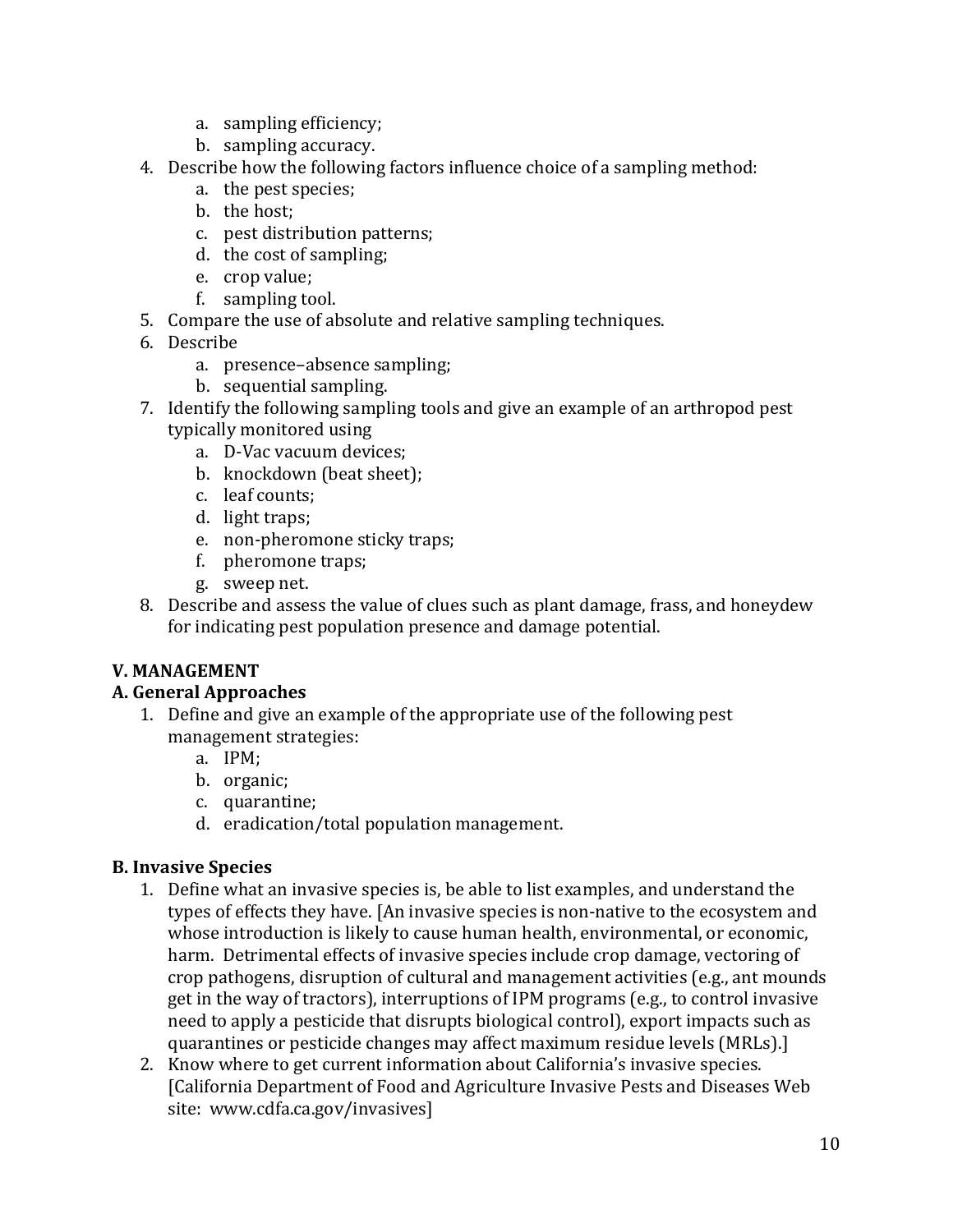# **C. Host Plant Resistance**

- 1. Define host plant resistance.
- 2. List examples of arthropod pests managed using host plant resistance.
- 3. Describe the use and give some examples of transgenic (genetically modified—GM) plants used for the control of arthropod pests.
- 4. Describe the limitations of transgenic plants in the management of arthropod pests.
- 5. Define biotypes and give an example of why they are problematic.

# **D. Biological Control**

- 1. Define and give an example of
	- a. classical biological control;
	- b. conservation and enhancement biological control;
	- c. augmentative biological control.
- 2. Identify common pest organisms attacked by the following natural enemies:
	- a. convergent lady beetle;
	- b. green lacewing;
	- c. *Aphytis melinus*;
	- d. *Hyposoter* spp.;
	- e. syrphid fly larvae;
	- f. assassin bugs;
	- g. bigeyed bugs;
	- h. *Trichogramma* spp.;
	- i. mealybug destroyer;
	- j. *Encarsia formosa*;
	- k. western predatory mite;
	- l. *Phytoseiulus persimilis*;
	- m. vedalia beetle.
- 3. Compare the life cycle of a parasitoid vs. a predator.
- 4. Describe the following successful biological control introductions in California:
	- a. vedalia beetle;
	- b. *Trioxys pallidus* (walnut aphid parasite);
- 5. Understand the limitations of establishing a successful biological control agent and concerns about biological control introductions.
- 6. Describe how the following techniques can be used to conserve natural enemies:
	- a. alternate hosts;
	- b. ant control;
	- c. border harvesting;
	- d. selective pesticides;
	- e. spot treatments with pesticides;
	- f. strip cropping.

# **E. Cultural Control**

- 1. Describe the following cultural control techniques and give an example of an arthropod pest that each aids in controlling:
	- a. fruit removal;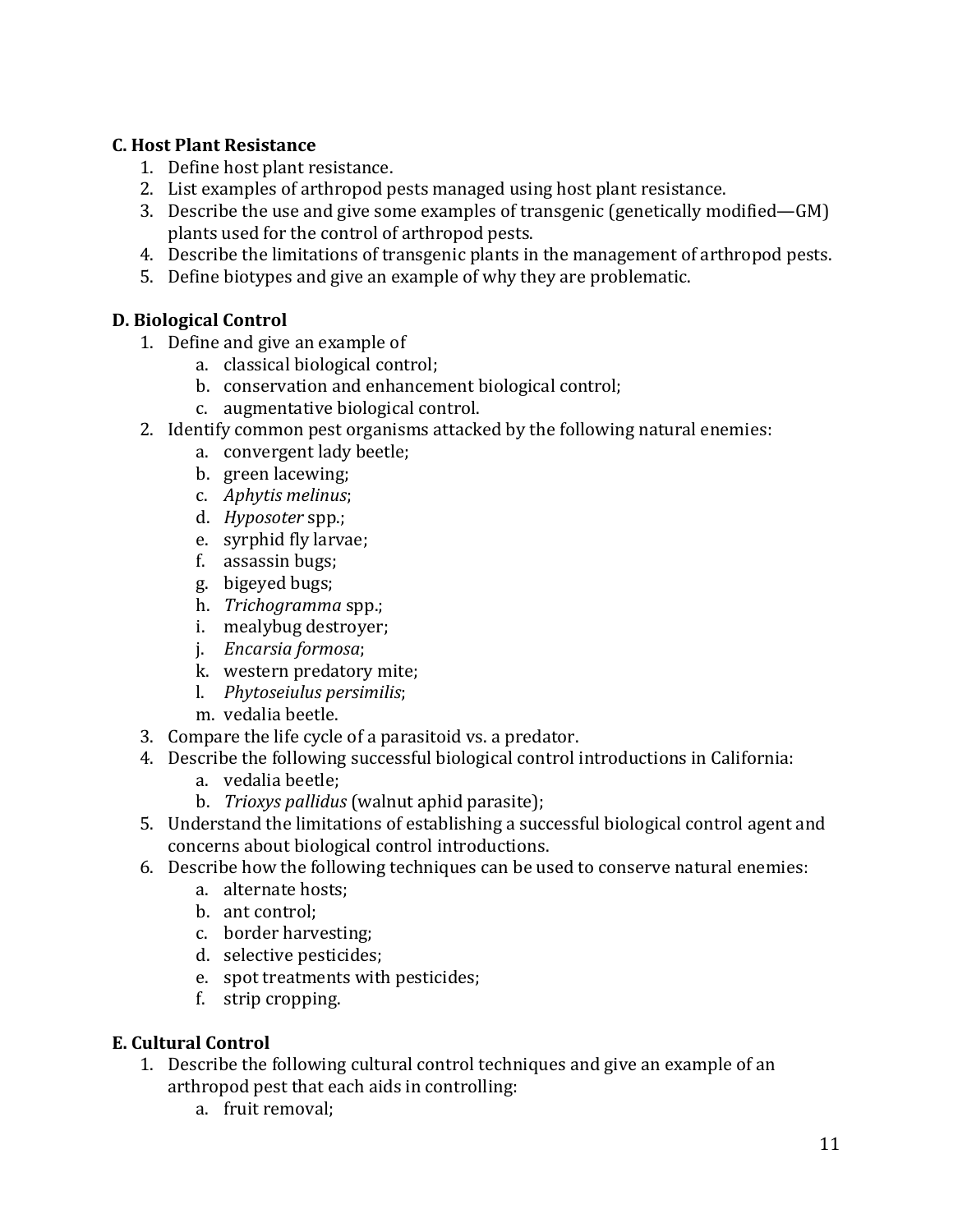- b. plow down;
- c. host-free period;
- d. early harvest;
- e. planting date;
- f. water management;
- g. fertilizer management.

### **F. Mechanical/Physical Control**

- 1. Describe the use of the following mechanical/physical control techniques and give an example of a pest each method aids in controlling:
	- a. sticky traps;
	- b. mass trapping;
	- c. flooding; [wireworm and garden symphylan]
	- d. row covers; [leafminer and flea beetle]
	- e. reflective mulches;
	- f. greenhouse vent screening; [scale, whitefly, and leafminer]
	- g. discing/cultivation.

### **G. Sterile Insect Techniques**

- 1. Describe the basis for effective use of sterile insect techniques.
- 2. Give examples of successful sterile insect technique programs.

### **H. Pesticides**

- 1. Define the following terms. Describe how they relate to the toxicity and effectiveness of insecticides and acaricides:
	- a. hormoligosis or reproductive stimulant;
	- b. mode of action;
	- c. persistence;
	- d. selectivity;
	- e. synergism;
	- f. uptake in plant (systemics).
- 2. Compare contact vs. ingested insecticides and acaricides.
- 3. Describe several nontarget hazards of insecticides/acaricides.
- 4. Define Toxicity Categories as they apply to insecticides and acaricides.
- 5. Describe various secondary effects associated with insecticide/acaricide use.
- 6. For the two groups of pesticides identify the:
	- a. mechanism of toxicity on target organisms;
	- b. impact on nontarget organisms including honey bees and native pollinators
	- c. potential impact on humans;
	- d. persistence and movement through the environment;
	- e. effective period of action against the pest:
		- i. organophosphates;
		- ii. carbamates;
- 7. Identify the mechanism of toxicity on target organisms for pyrethroids, neonicotinoids, avermectins, insect growth regulators, botanicals, oils and soaps, inorganics, and fumigants.